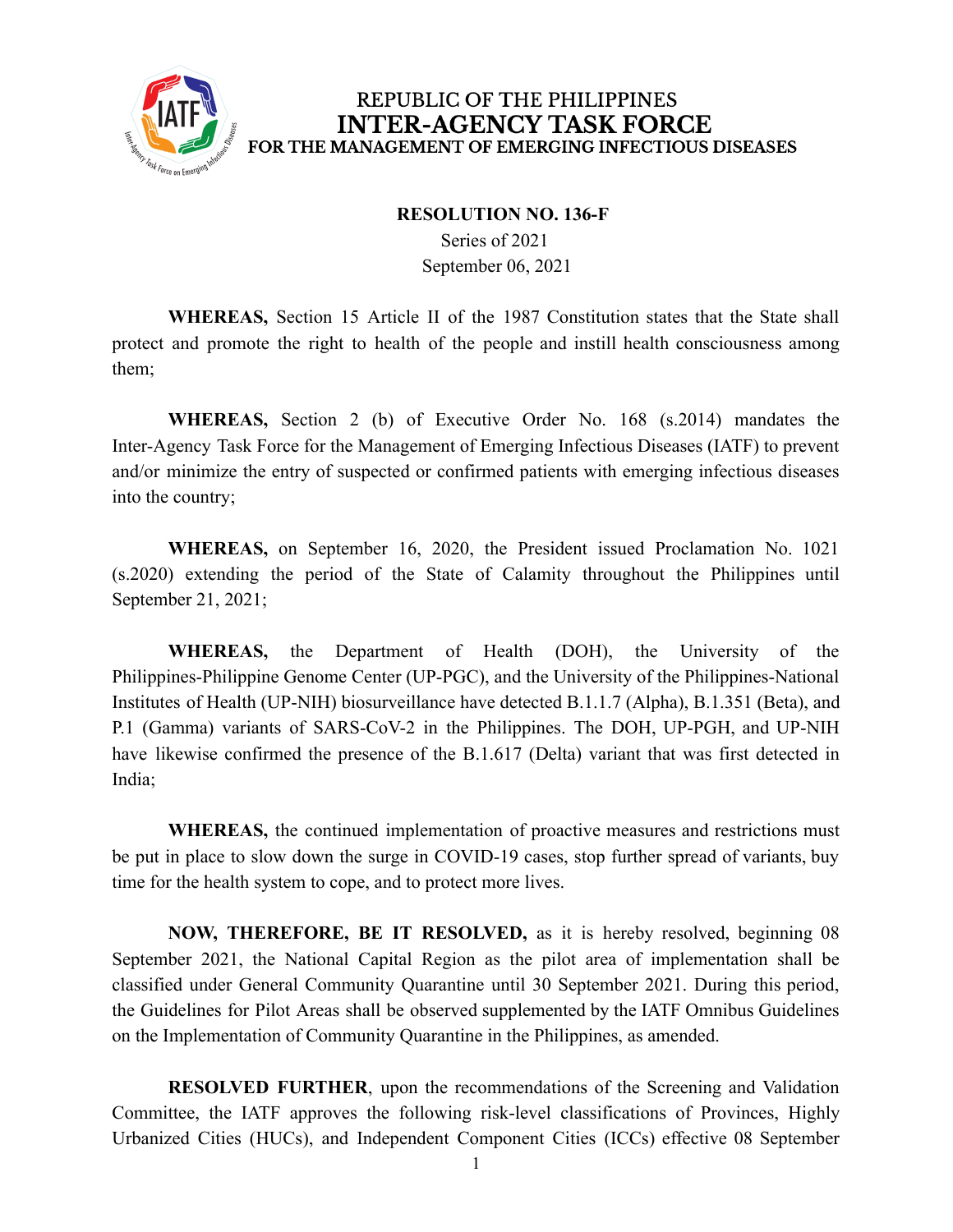

2021, wherein the provisions of the Omnibus Guidelines on the Implementation of Community Quarantine in the Philippines, as amended, shall be complied with:

- A. The following provinces, HUCs, and ICCs shall be placed under Modified General Community Quarantine (MGCQ) until 30 September 2021, without prejudice to their reclassification as may be warranted and the declaration of localized Enhanced Community Quarantine in critical areas:
	- 1.For Luzon:
		- a. Cordillera Administrative Region Ifugao and Mt. Province;
		- b. La Union;
		- c. Batanes,
		- d. Region III Aurora, Nueva Ecija, Pampanga, Zambales, Angeles City, Olongapo City;
		- e. Region IV-B Marinduque, Oriental Mindoro, Romblon, and Palawan; and
		- f. Region V Albay, Camarines Norte, Camarines Sur, Catanduanes, Masbate, Sorsogon.
	- 2.For the Visayas:
		- a. Region VII Bohol, Siquijor; and
		- b. Region VIII Biliran, Leyte, Southern Leyte, Eastern Samar, Northern Samar, Western Samar, and Ormoc City.
	- 3.For Mindanao:
		- a. Region X Bukidnon, Camiguin, and Lanao del Norte; and
		- b. Bangsamoro Autonomous Region in Muslim Mindanao (BARMM) - Basilan, Maguindanao, Sulu, and Tawi-Tawi.
- B. The following provinces, HUCs, and ICCs shall be placed under General Community Quarantine (GCQ) until 30 September 2021, without prejudice to their reclassification as may be warranted and the declaration of localized Enhanced Community Quarantine in critical areas: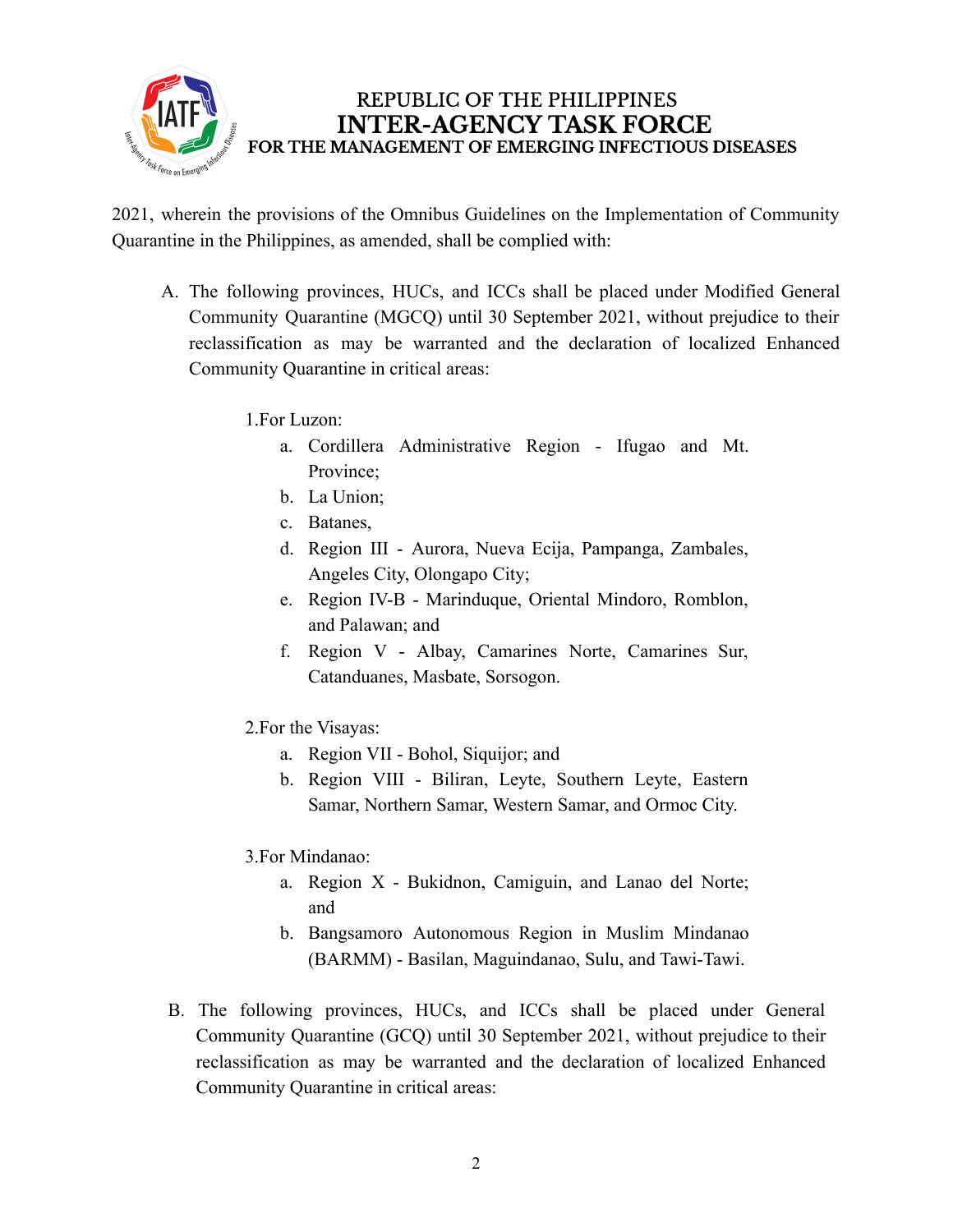

- 1.For Luzon:
	- a. Dagupan City;
	- b. Cordillera Autonomous Region: Baguio City, Kalinga, Abra, and Benguet;
	- c. Region II: Santiago City, Quirino, Isabela and Nueva Vizcaya;
	- d. Tarlac; and
	- e. Region IV-B: Occidental Mindoro, and Puerto Princesa.
- 2.For Visayas:
	- a. Region VI: Aklan, Guimaras, and Negros Occidental;
	- b. Region VII: Cebu City, and Mandaue City.
- 3.For Mindanao:
	- a. Region IX: Zamboanga Sibugay, Zamboanga City, Zamboanga del Norte;
	- b. Region X: Misamis Occidental, Iligan City;
	- c. Region XI: Davao Oriental, Davao del Sur;
	- d. Region XII: Gen. Santos City, Sultan Kudarat, Sarangani, North Cotabato, and South Cotabato;
	- e. Region XIII (CARAGA): Agusan Del Norte, Agusan del Sur, Surigao Del Norte, Surigao del Sur, and Dinagat Islands; and
	- f. Bangsamoro Autonomous Region in Muslim Mindanao (BARMM): Cotabato City and Lanao Del Sur.
- C. The following provinces, HUCs, and ICCs shall be placed under Modified Enhanced Community Quarantine (MECQ) until 30 September 2021, without prejudice to their reclassification as may be warranted and the declaration of localized Enhanced Community Quarantine in critical areas:
	- 1. For Luzon:
		- a. Apayao;
		- b. Region III: Bulacan and Bataan; and
		- c. Region IV-A: Cavite, Lucena City, Rizal, and Laguna.
	- 2. For Visayas: Iloilo Province and Iloilo City;
	- 3. For Mindanao: Cagayan de Oro City.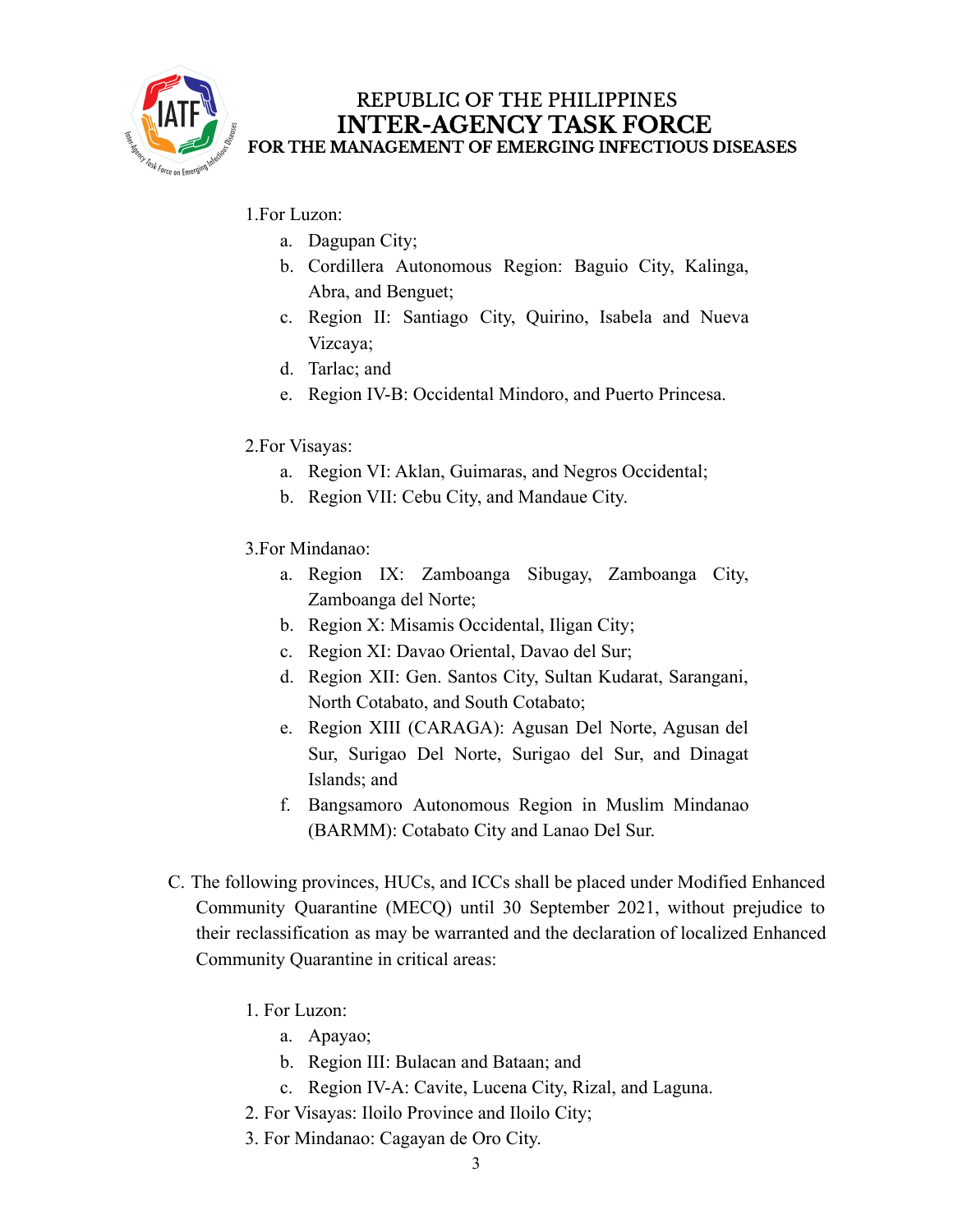

- D. The following provinces, HUCs, and ICCs shall be placed under General Community Quarantine (GCQ) with heightened restrictions until 30 September 2021, without prejudice to their reclassification as may be warranted and the declaration of localized Enhanced Community Quarantine in critical areas:
	- 1. For Luzon:
		- a. Region I: Ilocos Sur, Ilocos Norte
		- b. Cagayan;
		- c. Pangasinan
		- d. Region IV-A: Quezon, and Batangas; and,
		- e. Naga City.
	- 2. For Visayas:
		- a. Region VI: Antique, Bacolod City, and Capiz; and,
		- b. Region VII: Cebu Province, Lapu-lapu City, and Negros Oriental.
	- 3. For Mindanao:
		- a. Zamboanga del Sur;
		- b. Misamis Oriental;
		- c. Region XI: Davao City, Davao del Norte, Davao Occidental, and Davao de Oro; and
		- d. Butuan City.

The provinces, HUCs, and ICCs in the preceding paragraph shall observe and implement the following heightened restrictions:

- 1. Food preparation establishments such as commissaries, restaurants, and eateries may operate with their indoor dine-in services at the venue or seating capacity of twenty percent (20%), and with their *al fresco* or outdoor dine-in services at the venue or seating capacity of fifty percent  $(50\%)$ .
- 2. Personal care services, such as beauty salons, beauty parlors, barbershops, and nail spas, may operate up to thirty percent (30%) of venue or seating capacity. For this purpose, these establishments shall only provide services that can accommodate the wearing of face masks at all times by patrons/clients and service providers;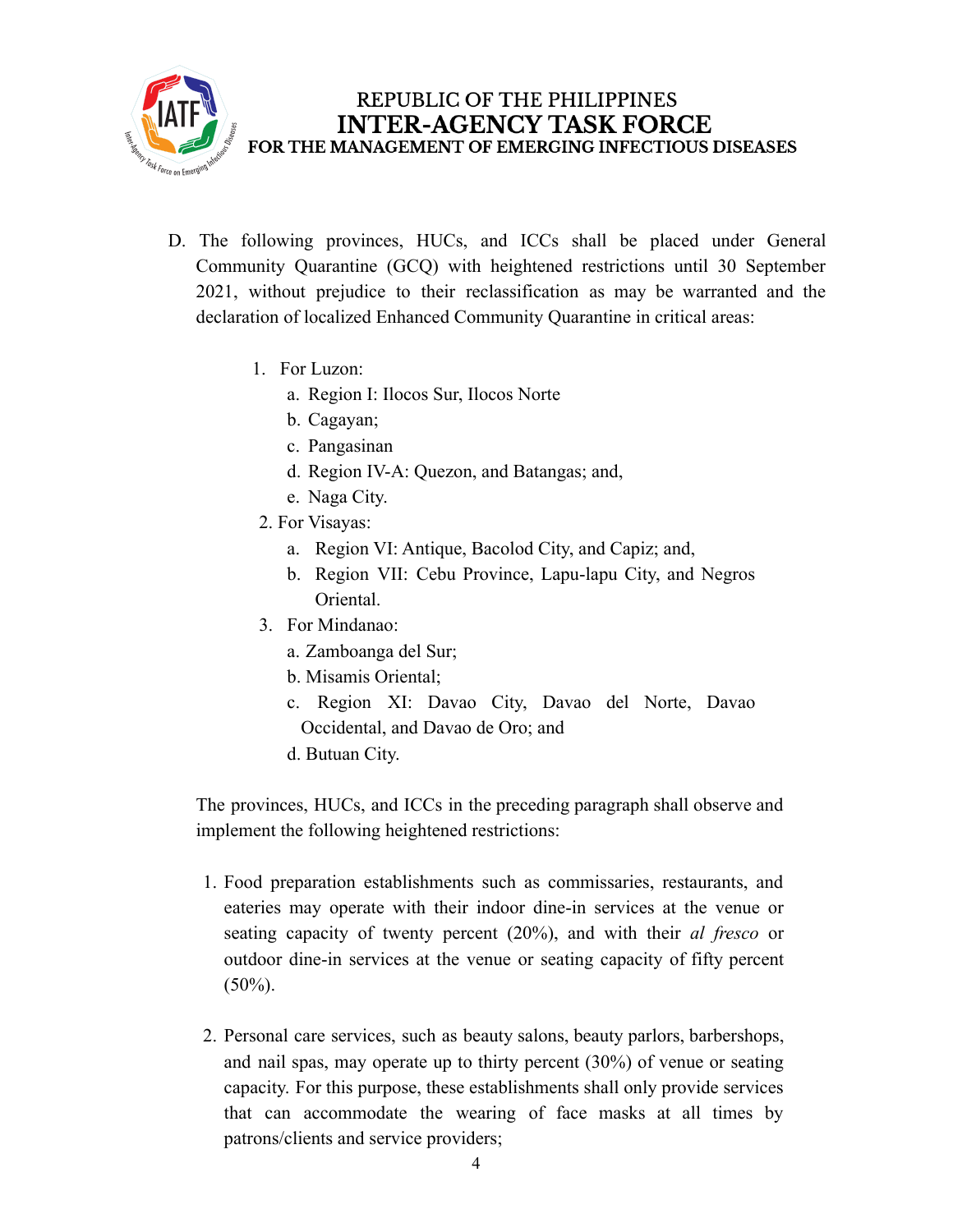

- 3. Meetings, Incentives, Conventions, and Exhibitions (MICE) events and social events in venue establishments shall not be allowed;
- 4. Outdoor tourist attractions, as may be defined by the Department of Tourism (DOT), shall remain to be allowed at thirty percent (30%) venue capacity with strict adherence to minimum public health standards;
- 5. Under the Safety Seal Certification Program, business establishments awarded Safety Seal Certifications shall be allowed to operate at an additional ten (10) percentage points beyond the prescribed on-site capacity or venue/seating capacity, whichever is applicable;
- 6. Indoor sports courts and venues and indoor tourist attractions shall not be allowed to operate;
- 7. Specialized markets of the DOT such as *Staycations* without age restrictions shall remain to be allowed at such capacities, protocols, and restrictions as may be imposed by the DOT;
- 8. Interzonal travel shall be allowed subject to restrictions of the local government unit of destination. Point-to-Point travel to areas under General Community Quarantine and Modified General Community Quarantine shall be allowed without age restrictions subject to an RT-PCR test-before-travel requirement for those below eighteen years old (18) and above sixty-five (65), and other protocols and restrictions as may be imposed by the DOT and the Local Government Unit of destination;
- 9. Religious gatherings shall be allowed up to ten percent (10%) of the venue capacity. Provided that, there is no objection from the local government unit where the religious gathering may take place. Provided, further, that the LGU may increase the allowable venue capacity up to thirty percent (30%). The religious denominations should strictly observe their submitted protocols and the minimum public health standards.

Gatherings for necrological services, wakes, inurnment, funerals for those who died of causes other than COVID-19 shall be allowed, provided that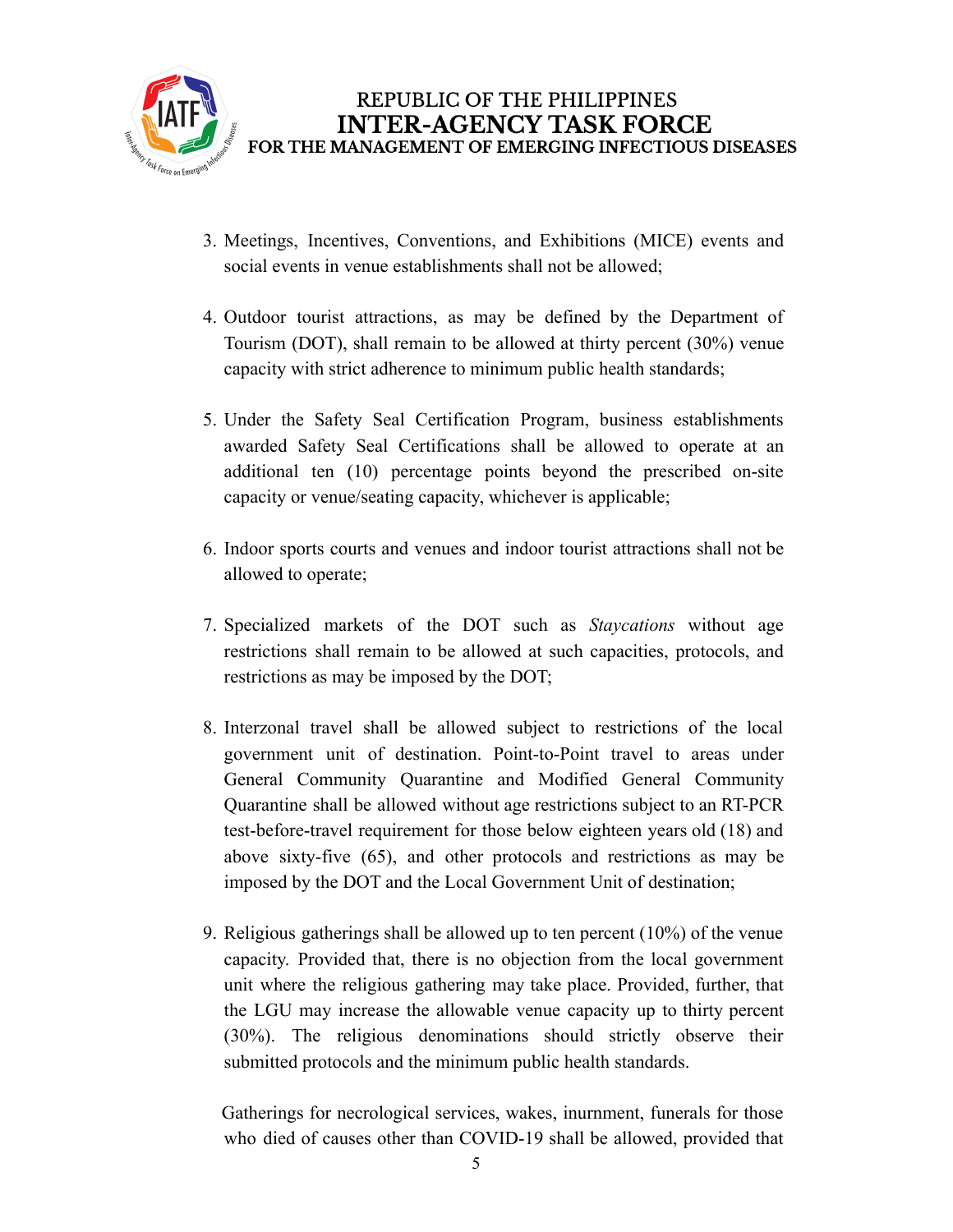

the same shall be limited to immediate family members, upon satisfactory proof of their relationship with the deceased and with full compliance with the prescribed minimum public health standards for the duration of the activity; and

- 10. Other provisions of the Omnibus Guidelines on the Implementation of Community Quarantine in the Philippines, as amended, not affected by the foregoing shall continue to be in effect including those on interzonal travel into and out of the aforementioned areas and the operation of public transportation. The use of active transportation shall likewise be promoted.
- E. All areas shall continue to implement the following measures:
	- 1. Ramp up vaccination efforts among Priority Groups A2 and A3 populations to reduce occurrence of more severe disease and fatalities. Parallel efforts to vaccinate A4 and A5 population, if resources are adequate;
	- 2. Improved implementation of engineering and administrative controls, especially ventilation standards and actions against crowding and gatherings;
	- 3. Health promotion and strict enforcement of minimum public health standards, especially their uniform implementation in high-risk areas such as healthcare settings, wet markets, supermarkets, government offices, workplaces, and at home, among others;
	- 4. The implementation of localized community quarantine and the ramping up of the availability of identified quarantine facilities in priority/critical areas with community transmission, including in private and public establishments, with the concurrence of the RIATF;
	- 5. Immediate facility-based isolation of all returning citizens, suspect, and probable cases, and the isolation of persons exhibiting symptoms and individuals awaiting their test results;
	- 6. Improved distribution of personal protective equipment and waste management;
	- 7. Continuous health education on COVID-19 transmissions;
	- 8. Scaling up of local health systems capacity, especially for community isolation and critical care, including dedicated mechanical ventilators, and Intensive Care Units, isolation, and ward beds for COVID-19 cases; and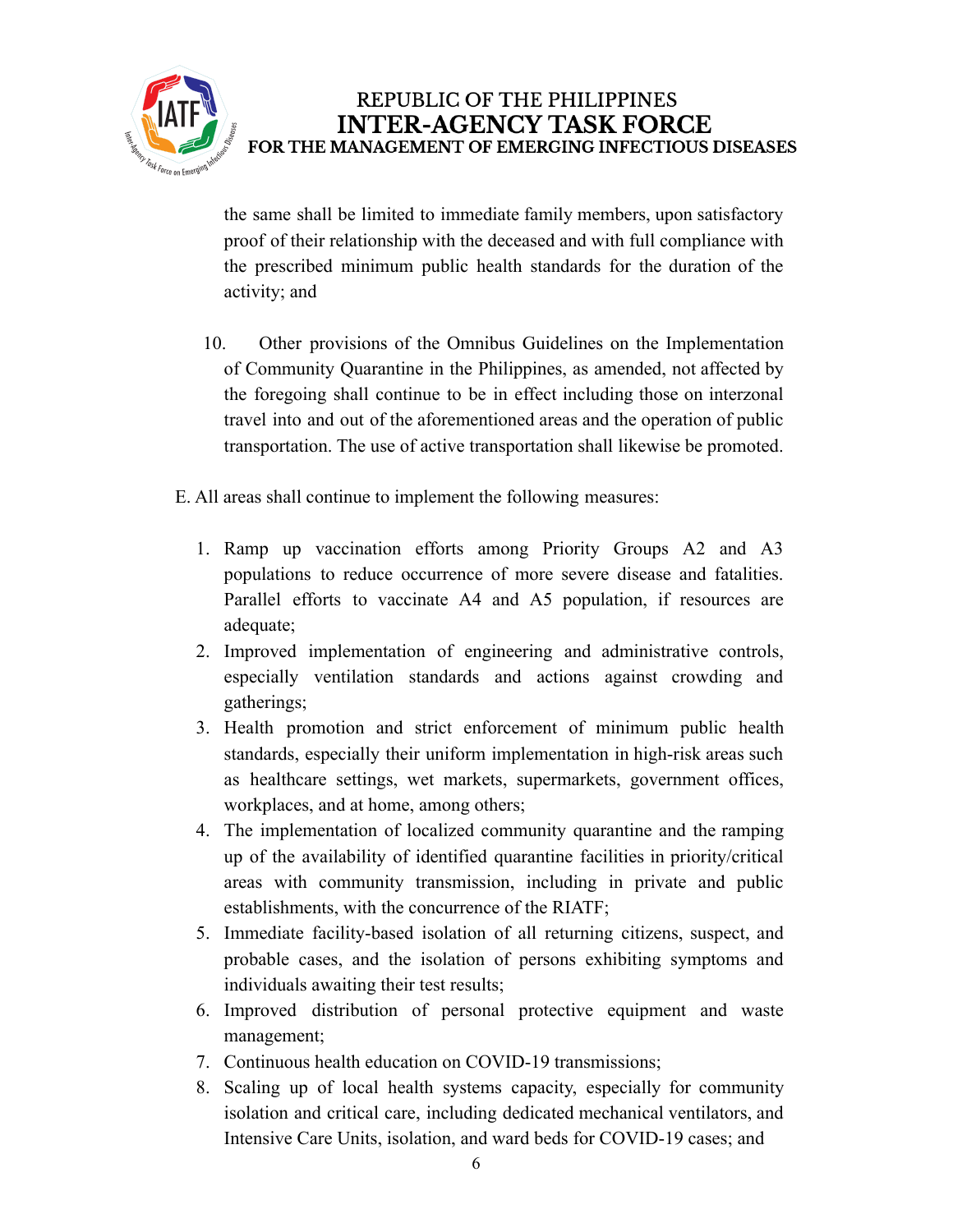

9. Submission of complete and accurate data through COVID-Kaya and the DOH DataCollect.

**RESOLVED FINALLY,** that the Chairperson and the Co-Chairperson shall be duly authorized to sign this Resolution for and on behalf of the Inter-Agency Task Force.

**APPROVED** this September 06, 2021, via *ad referendum***.**

**6** T. DUQUE III

Secretary, Department of Health IATF Chairperson

**KARLO ALEXEI B. NOGRALES** Secretary, Office of the Cabinet Secretariat IATF Co-Chairperson